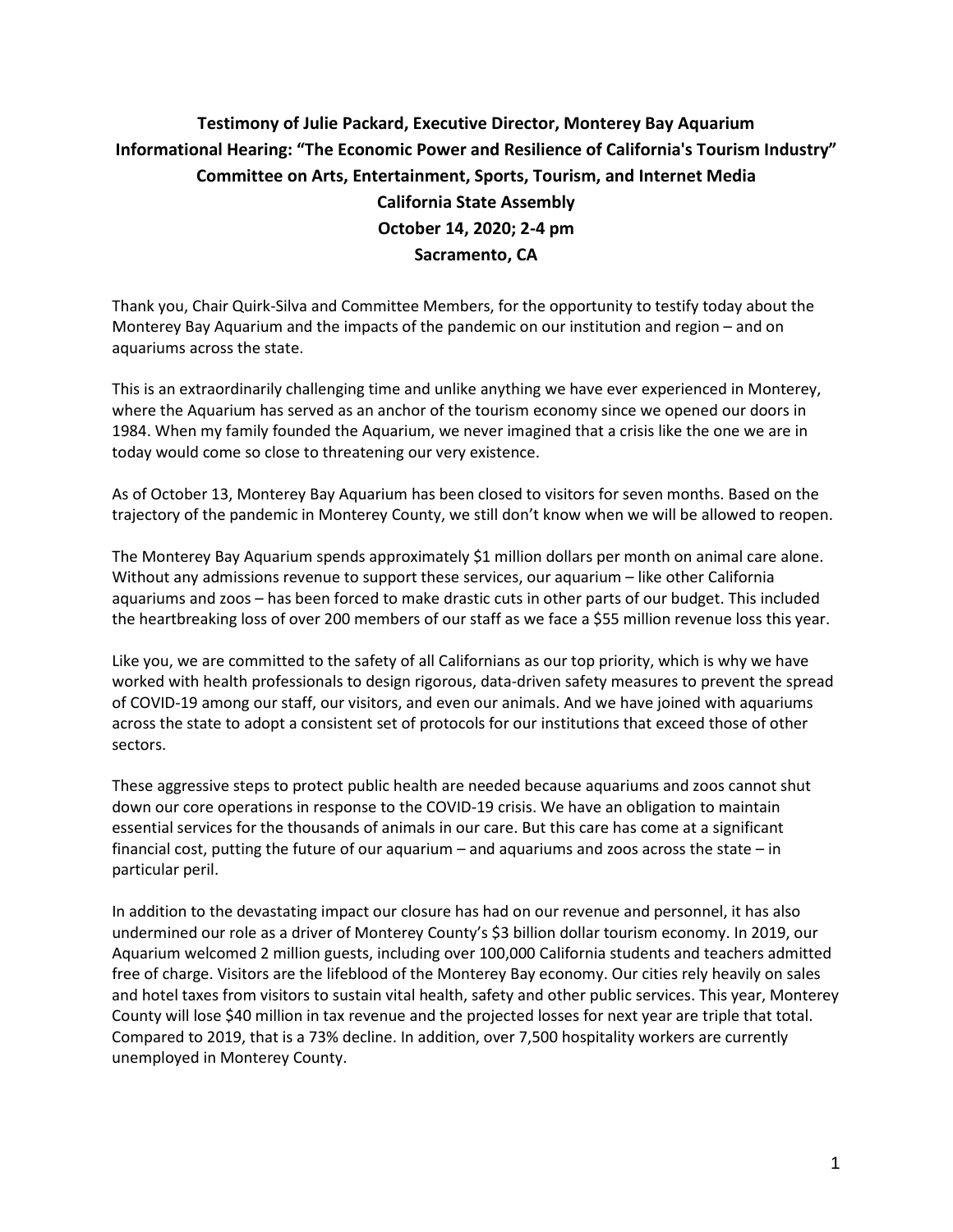Despite the closure of the Aquarium, we continue to serve the public. We have hosted nearly 40,000 students, most from California, for free online distance-learning classes, in English and Spanish. This month, we'll begin offering virtual field trips, serving as many as 500 students a week from across the state – all free of charge. But without getting back in business, we can't continue to deliver these services indefinitely. In addition, aquariums provide hope, solace and a place to connect with animals and the natural world that is incredibly important right now.

We need you to join us in a three-pronged approach to help: First, to increase support for COVID-19 prevention and recovery in our communities. Second, to help us to open. Third, to work with us to find sources of financial relief.

Most importantly, we need to take action to protect communities and workers most at risk from COVID-19. The Monterey Bay Aquarium wholeheartedly endorses the state's new health equity metric, which will help ensure that the people who are most affected by COVID-19 are given the support they need.

In Monterey County, 78% of people infected with COVID-19 are LatinX, and many positive cases are occurring among the farmworker community in Salinas and the Salinas Valley. These workers are essential, yet they lack the essentials of economic security, citizenship, housing and health care. This inequity demands our collective attention.

The Aquarium is working closely with community-based organizations, health care professionals, agriculture, hospitality, county government and foundations, including the David and Lucile Packard Foundation, to promote a stakeholder-driven approach to addressing the crisis in our community. We need your support to focus state resources in the regions in California that need it most, including Monterey County.

Second, all California aquariums that meet the state's strict reopening guidance must be allowed to open in Tier 1 and not be subject to repeated opening and closing as they are now. Right now, Monterey Bay Aquarium, California Science Center, and Cabrillo Marine Aquarium are the only three Association of Zoos and Aquariums accredited facilities in the nation that have not been allowed to reopen. This is because our counties are in Tier 1, also known as the Purple Tier.

Although we have stricter state-mandated reopening requirements than other indoor establishments, aquariums in Tier 1 counties are not allowed to open – even at just 25% capacity – while the state allows other non-essential indoor establishments – like shopping malls – to open. Our reopening requirements include mandatory pre-visit symptom screenings, one-way visitor paths, mandatory masks for everyone over age 2 and timed-ticket admissions sold only via advance reservations.

Under these COVID-19 safety measures, we will host far fewer people in the building than under normal conditions. For example, more than 8,000 people may be in the Aquarium at a time on a peak summer day. At reduced capacity, we estimate that there may be just 500 people at any one time in the Aquarium. And they will likely stay for a shorter period of time due to safety modifications like the closure of our auditorium and children's play areas.

Aquariums across the country are already taking a cautious approach to reopening, and to date not a single one of more than 30 AZA-accredited aquariums in other U.S. states has reported a COVID-19 transmission linked to their facility.